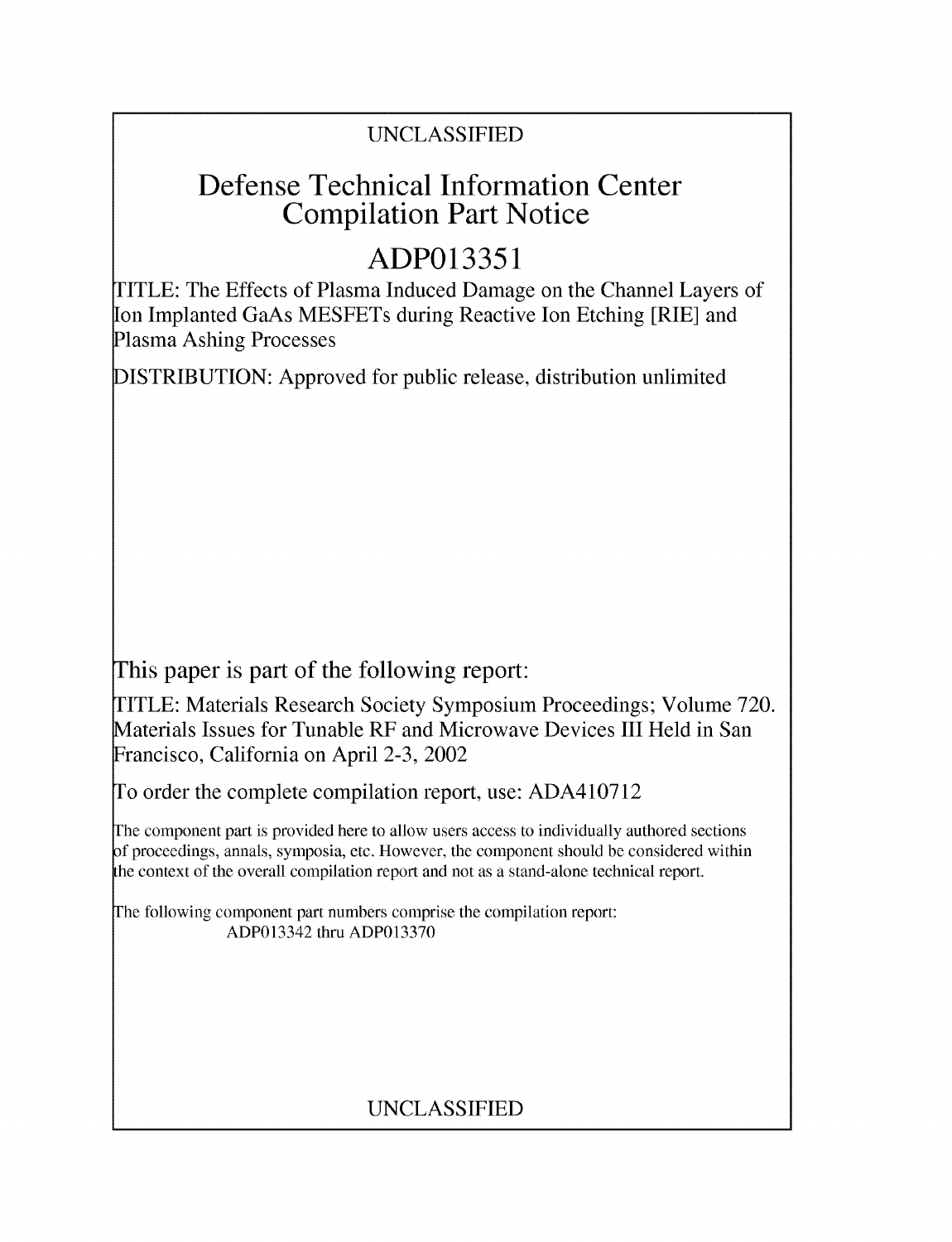### The Effects of Plasma Induced Damage on The Channel Layers of Ion Implanted GaAs MESFETs during Reactive Ion Etching(RIE) and Plasma Ashing Processes

Hokyun Aln, Honggu Ji, Jaekyoung Mun, Min Park and Haecheon Kim Wireless Communication Devices Department, Basic Research Laboratory Electronics and Telecommunications Research Institute (ETRI) 161, Kajong-Dong, Yusong-Gu, Taejon, Korea 305-600

#### ABSTRACT

The gate length of GaAs MESFETs is required to be shorter for higher microwave frequency applications. The side-wall process using silicon nitride is one of the effective processes to fabricate short gate length GaAs MESFETs. The side-wall process consists of deposition and anisotropic etching of silicon nitride and delivers plasma induced damages on the channel layers of the devices. In this study, the effects of plasma induced damage on the channel layers of ion implanted GaAs MESFETs during reactive ion etching and plasma ashing processes have been investigated. The plasma induced damage was characterized by sheet resistance measurement, Xray photoelectron spectroscopy(XPS) and auger electron spectroscopy(AES) of different etched surfaces, compared with a chemically wet-etched reference surface. Also the effect of the plasma induced damage on the device performance was investigated. As a result, plasma ashing can deteriorate the plasma-induced damage by RIE.

#### **INTRODUCTION**

GaAs MESFETs have been widely used in the microwave frequency application. Recently, as a higher frequency application is demanded, shorter gate length GaAs MESFETs should be fabricated through appropriate processes such as the side wall process using silicon nitride. The side wall process includes plasma-related processes such as reactive ion etching (RIE) and plasma ashing which are generally used due to the advantages of anisotropic etching profile and clean surface. However, these processes are usually accompanied with the plasma induced damage and contamination on the channel layers, which cause the degradation of the device performance. In this paper, the damaged layer has been characterized by X-ray photoelectron spectroscopy (XPS) and auger electron spectroscopy (AES). The effects of the plasma induced damage on the performance of GaAs based devices were also discussed.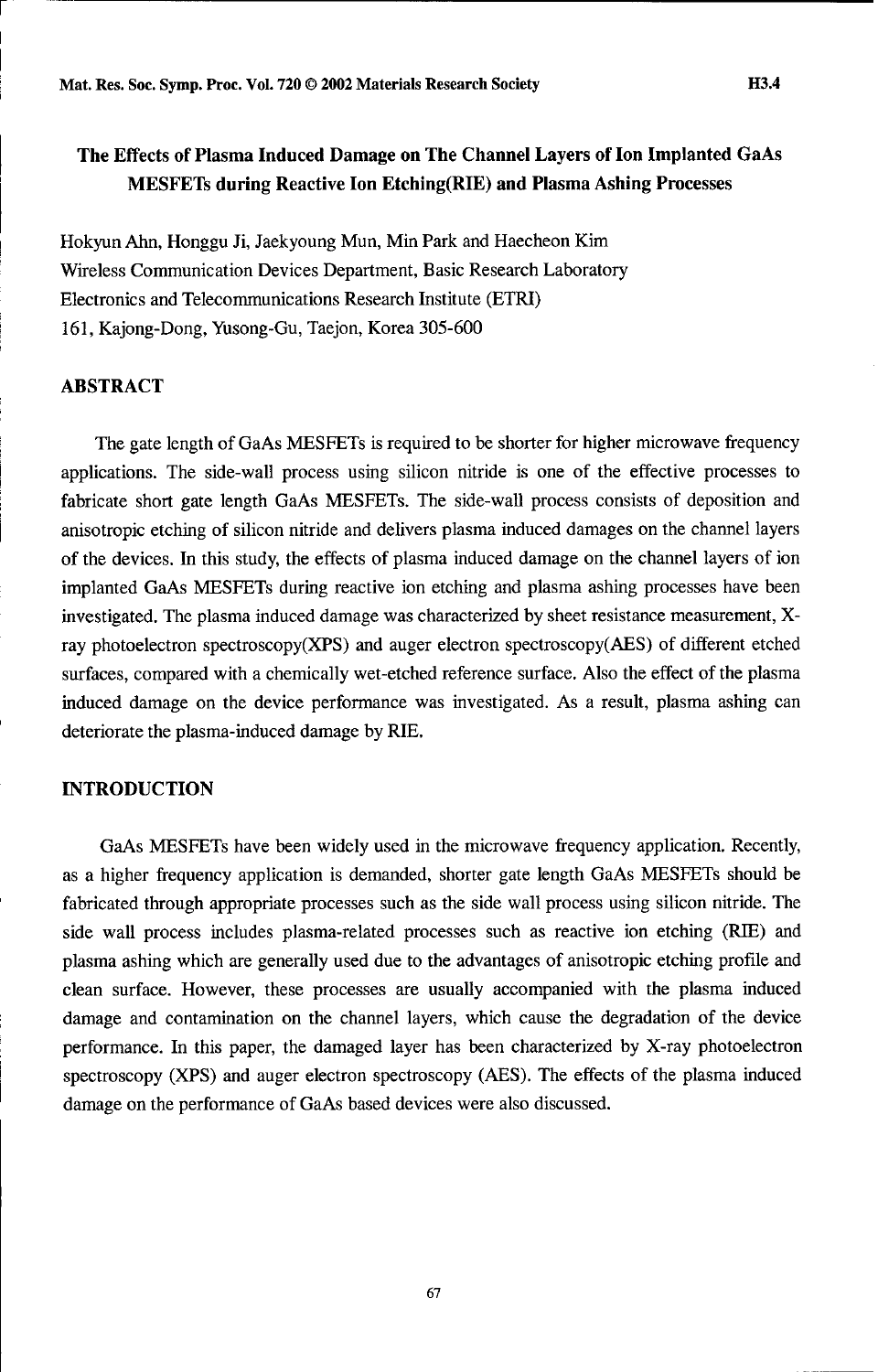#### EXPERIMENTAL **DETAILS**

For the experiment, liquid-encapsulated-czochralski (LEC) grown semi-insulating GaAs (100) wafers were used. To get the abrupt and shallow channel layers, Be implantation was performed at 40KeV and  $2\times10^2$ cm<sup>-2</sup> before Si implantation at 60KeV and  $7\times10^2$  cm<sup>-2</sup>. Doped Si and Be were electrically activated by rapid thermal annealing at 900'C with the wafer capped by silicon nitride. All samples were dipped in HF solution to remove the silicon nitride after the activation and a new silicon nitride was deposited on the front side of the samples. AuGe/Ni/Au source/drain ohmic contacts were formed by thermal evaporation and rapid thermal annealing at  $380^{\circ}$ C for only GaAs MESFET samples. In this study, two kinds of gate region processes were performed. Generally, after the 0.35um gate length was defined by using I-line optical stepper, the silicon nitride capping layer was etched by reactive ion etching  $(CF<sub>4</sub>/O<sub>2</sub>)$  plasma) at 30mTorr until it was completely removed. Photo resist was removed by plasma ashing  $(N_2/O_2)$  plasma) for 10 minutes at 500mTorr. The gate recess etching was performed in  $H_3PO_4 + H_2O_2 + H_2O$  (4:1:180) solution and a first-level metal (Ti/Pt/Au) on the recessed region was patterned by lift-off. However, we modified the gate region process because the microwave ashing may cause the plasma induced damage on the channel layers. When the silicon nitride was etched by RIE, the capping layer was remained as much as 250Å in the thickness so that microwave ashing should be performed with the channel layer capped. After the remained silicon nitride was removed by RIE, the same recess etching and metalization processes were followed. Three kinds of analysis samples were prepared without patterning. One sample was treated by RIE and microwave ashing, another by RIE and the other by wet etching(BOE 6:1). Surfaces of the analysis samples were analyzed by X-ray photoelectron spectroscopy (XPS), auger electron spectroscopy (AES) and contactless sheet resistance measurement. XPS and AES analysis were performed by using each the VG scientific ESCALAB 200R and the VG scientific MICROLAB 310D(X-ray source :  $AI-K\alpha$ ). XPS data were calibrated to 284.8eV carbon **I** s peak.

### **RESULT AND DISCUSSION** Surface analysis

GaAs surfaces were analyzed by auger electron spectroscopy (AES) and X-ray photoelectron spectroscopy (XPS) to characterize the surface contamination, the stoichiometry and the chemical bonding. Surface of a chemically wet etched sample (HF solution) was used as a reference. Fig **I** shows AES depth profile of the channel layers for different etching conditions of silicon nitride on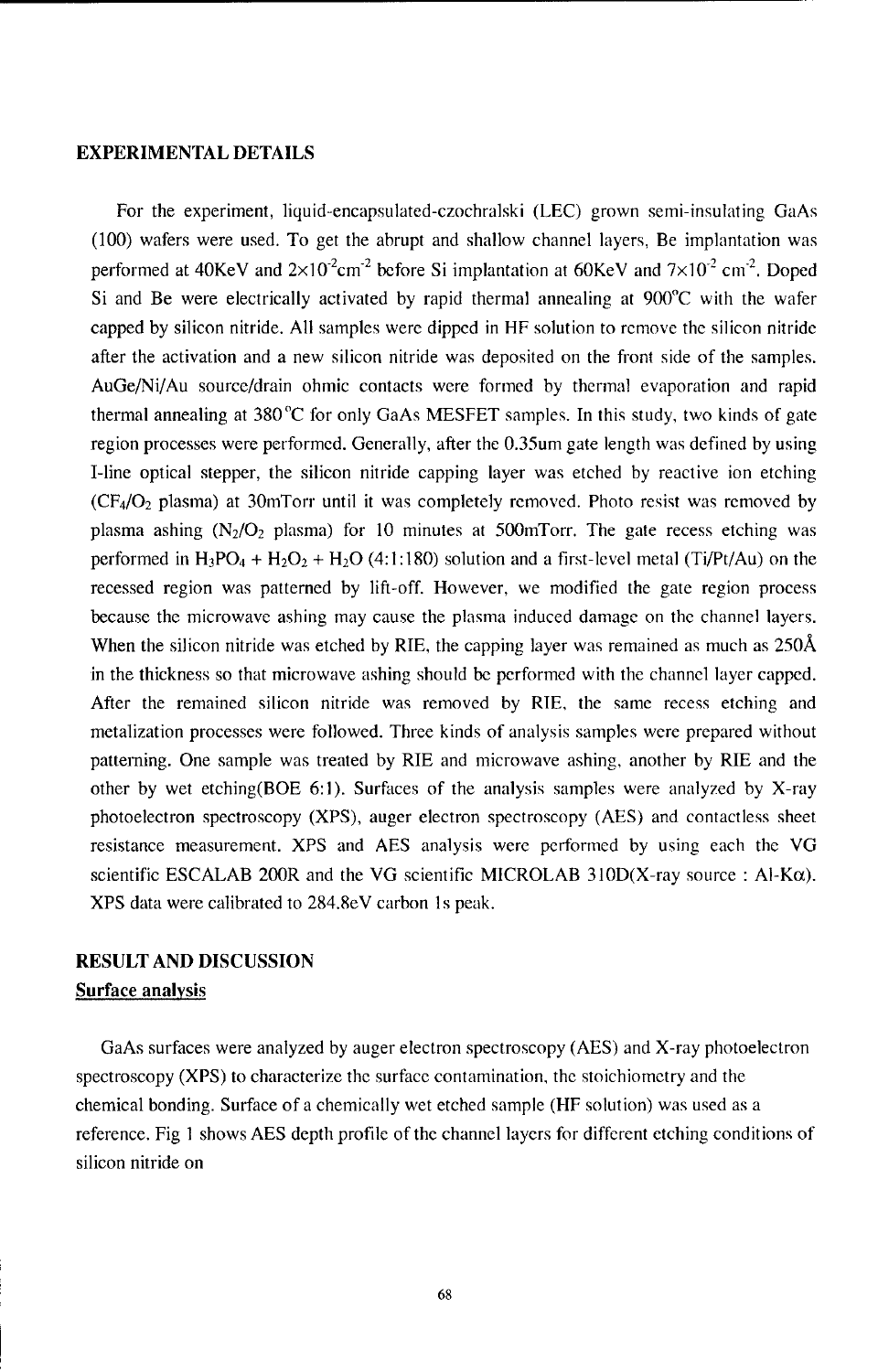

Fig. **1 ABS** depth profile of GaAs samples for (a) RTB **+** ashing, **(b)** RIE and **(c)** wet etching of silicon nitride on GaAs substrate.

GaAs substrate. Oxygen content of the surface in the RIB treated sample was larger than that in the wet etched sample and oxygen existed more deeply in the RIE-treated sample than that in the wet-etched sample. Arsine content of the surface in the RIE treated sample was smaller than that in the wet etched sample. (Fig.  $1$  (b),  $(c)$ ) Microwave ashing increased these effects. (Fig.  $1(a)$ ) Fig. 2 shows Ga-3d and As-3d XPS signal of GaAs surface. After RIB, the Ga **3d** peak broadened on the high binding energy of Ga-oxide  $(Ga_2O_3)$  and the maximum peak position of the Ga 3d peak also shifted to the high binding energy. (Fig 2. (c), (e)) The As **3d** peak of low binding energy of GaAs also broadened and the peak intensity of high binding energy  $(As_2O_3, As_2O_5)$ relative to the intensity of low binding energy (GaAs) increased. (Fig 2. **(d), (f)) [1].** This difference in the degree of oxidation between the RIB treated sample and the wet etched sample may be attributed to the formation of **highly** reactive porous surface **by** RIB.[2] This means that GaAs was oxidized in the upper side of the channel and some portion of the channel layer was changed to the GaAs-oxide. Fig 2(a), **(b)** shows that the damage layer induced **by** RIB is more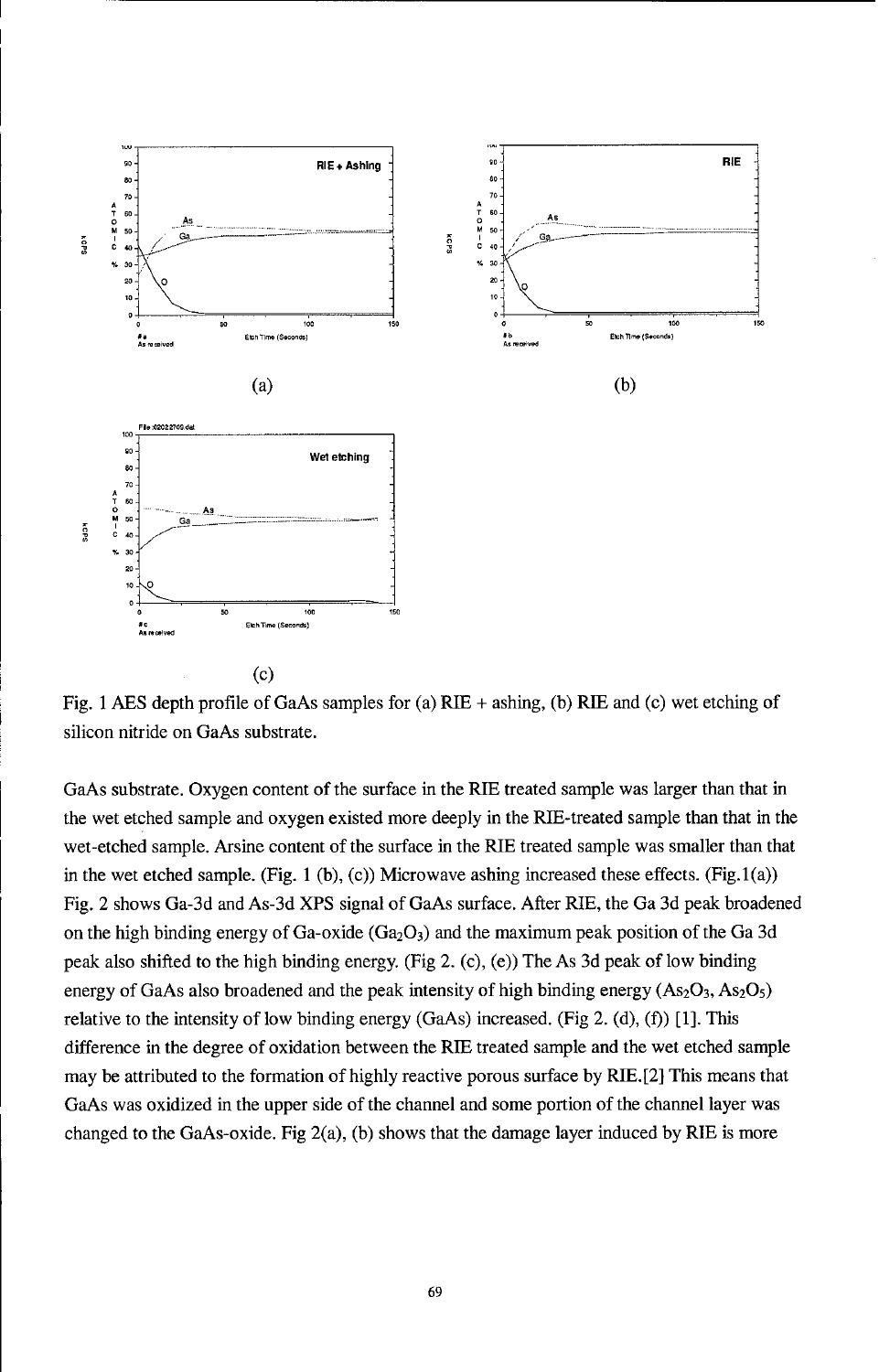reactive in the microwave ashing plasma than in the air. The degradations of the RIE treated samples leaded to the increase of the sheet resistance in GaAs MESFET channel layer from 930ohm/sq to 1070 ohm/sq. Microwave ashing of the RIE treated sample delivered an additional increase as much as about 260ohm/sq.



Fig 2. Ga 3d and As 3d XPS signal of GaAs samples for RIE + ashing, RIE and wet etching of silicon nitride on GaAs substrate.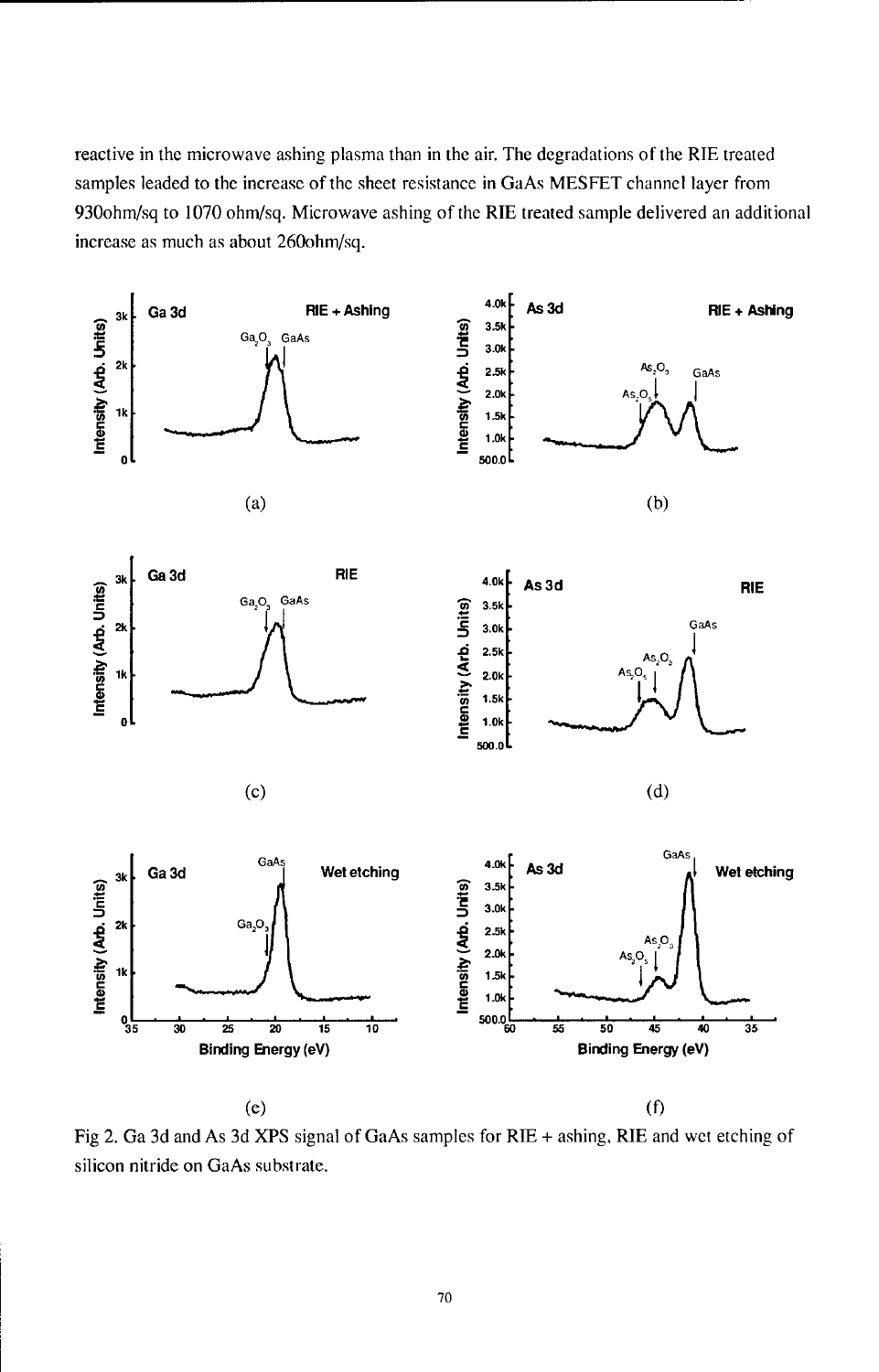#### **MESFET** performance

RIE process was performed to open the gate region, followed by microwave ashing in order to remove photo resist. RIE process decreased the slope of I-V and the saturated channel current from 90mA to 80.6mA, corresponding to the increase of the sheet resistance in the channel layer after RIE. These damages are attributed to the formation of the oxide layer in the upper side of the channel layer during RIE . Microwave ashing caused the additional decrease as much as 20.2mA in the saturated current. Fig 3 shows I-V characteristics after the gate metalization without recess etching. After microwave ashing, the slope of I-V curve and the saturated current level decreased, corresponding to the additional increase of sheet resistance in the channel layer due to the increased degradation, such as the GaAs oxidation, induced by microwave ashing. [3]



Fig 3. I-V characteristics for different etching conditions of silicon nitride, (a) RIE and (b) RIE **+** Ashing.

Depletion-mode MESFETs were fabricated in order to show the effect of microwave ashing on the performance of GaAs MESFETs. The ashing-exposed channel layer was recessed for 40sec and the capped channel layer was recessed for 70sec. After the gate recess etching, two channels had the same current level. The ashing-exposed MESFET showed the shift of threshold voltage from -0.66V to -0.59V and the longer tail of transconductance line in Fig 4. The reverse saturation current of the gate/n-GaAs schottky contact in the capped MESFET ( $Jo = 0.702pA$ ) was smaller than that in the ashing-exposed MESFET ( $Jo = 4.53pA$ ), indicating that the barrier height of the gate/n-GaAs schottky contact in the capped MESFET was higher than that in the ashing-exposed MESFET. The increased oxidation of GaAs in some portion of the channel layer by microwave ashing leaded to the reduction of the barrier height, evident from the reduction of the drain source current at Vgs (gate-source voltage)  $= 0V$ . When the capped channel layer was